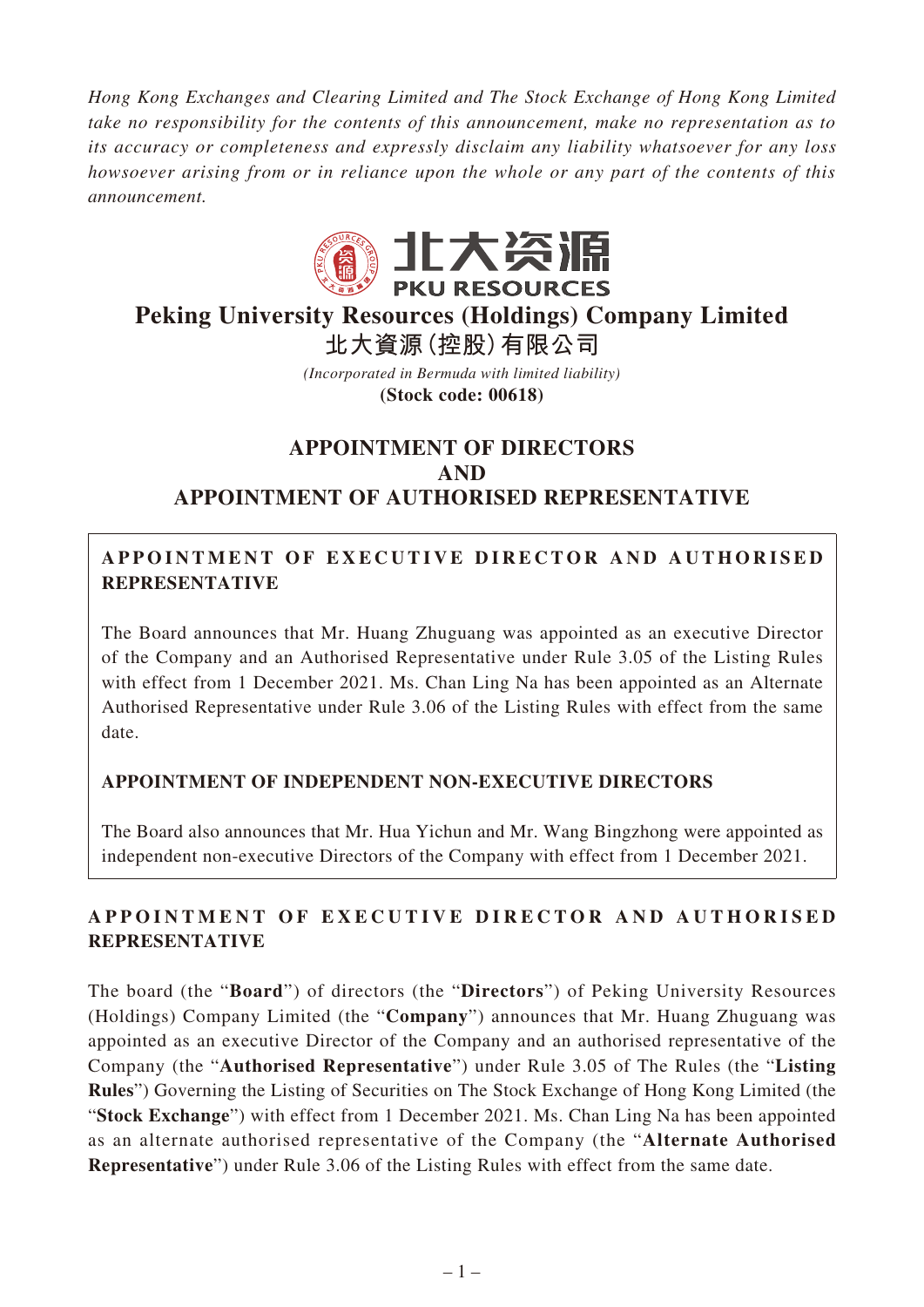#### **Mr. Huang Zhuguang ("Mr. Huang")**

Mr. Huang, aged 59, has over 30 years of experience in the cultural industry. Mr. Huang is the chairman of GuangDong First Union Animation Technology Co., Ltd., a company engaging in production of intelligent electronic toys which he founded in 1998. Mr. Huang also founded Firstunion Animation Technology (HK) Co., Limited in 2016 and Shunlian Animation Technology Vietnam Co., Ltd in 2019, respectively. In 2016, Mr. Huang founded Guangdong Guancheng Industrial Investment Co., Ltd., a company which principally engages in industrial investments, equity investments and venture capital investments.

Mr. Huang obtained a bachelor's degree in business administration from the Communication University of China.

As at the date of this announcement, Mr. Huang is deemed to be interested in 1,276,814,973 shares (long position) of the Company (representing 19.90% of the Company's issued share capital) under the Securities and Futures Ordinance (the "**SFO**") by virtue of his interest in Guangdong Guancheng Industrial Investment Co., Ltd.. Guangdong Guancheng Industrial Investment Co., Ltd holds entire the equity interest in GuangDong First Union Animation Technology Co., Ltd., and Guangdong First Union Animation Technology Co., Ltd. holds the entire equity interest in Firstunion Animation Technology (HK) Co., Limited.

Mr. Huang has entered into a service agreement as an executive Director with the Company for a period of one year from the date of appointment. He will hold office until the next general meeting of the Company and will retire at that general meeting but will be eligible for re-election pursuant to the bye-laws of the Company. Mr. Huang is entitled to any amount of director's fee as the Company at general meeting may approve from time to time, and is entitled to a salary of HK\$1 per annum, which may be reviewed from time to time at the discretion of the Board.

Save as disclosed above, Mr. Huang: (i) does not hold any position with the Company or other members of the Group; (ii) has not entered into any service contract with the Company or other members of the Group; (iii) was not connected and has no relationship with any existing Directors, senior management, substantial shareholders, or controlling shareholders of the Company; (iv) is not interested in any shares or debentures of the Company or any of its associated corporations within the meaning of Part XV of the SFO; and (v) did not hold any directorship in the last three years in public companies the securities of which are listed on any securities market in Hong Kong or overseas. Mr. Huang has not been involved in any of the events under Rule 13.51(2)(h) to (v) of the Listing Rules and there are no other matters in relation to Mr. Huang's appointment as Director of the Company that need to be brought to the attention of the Shareholders of the Company.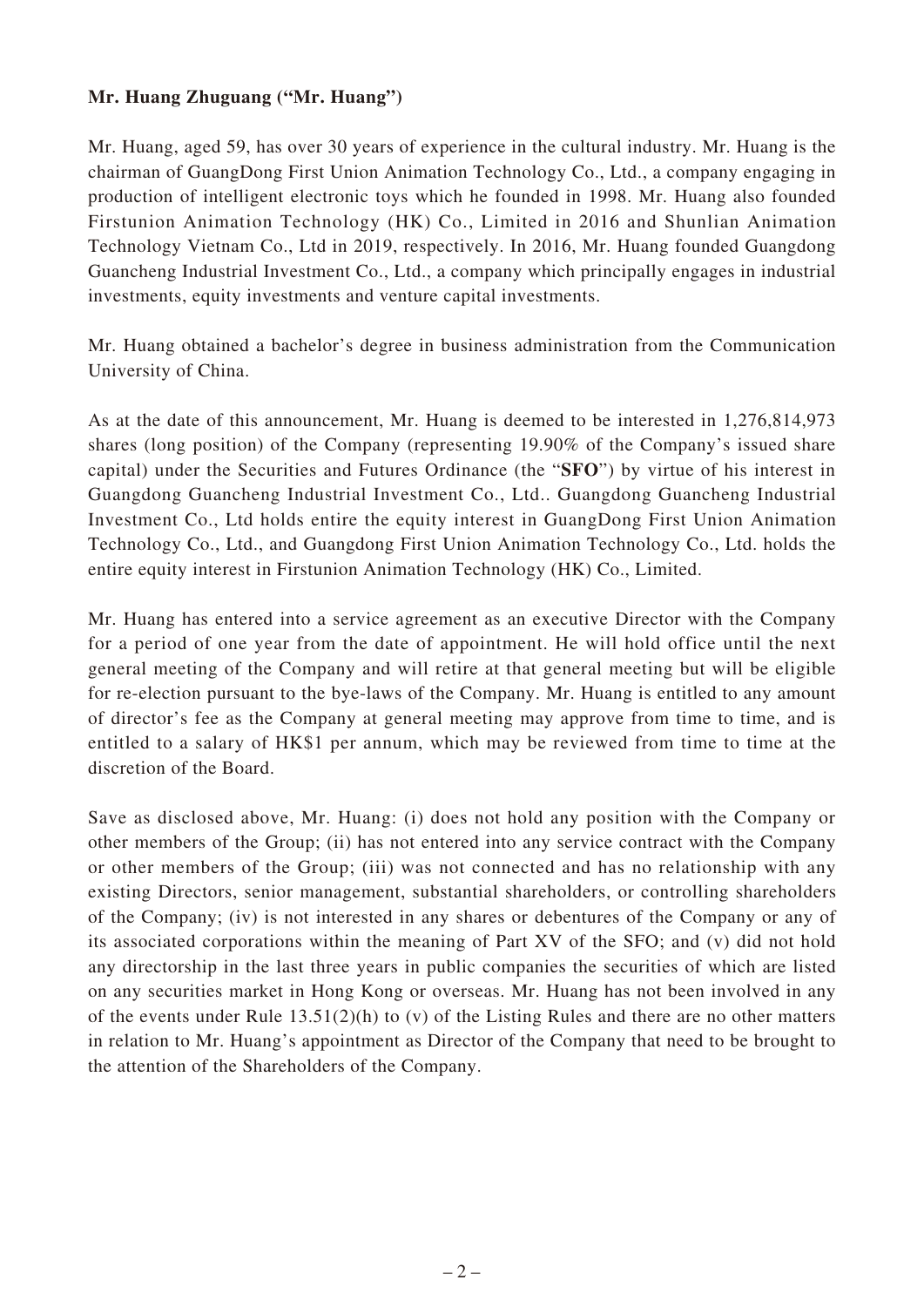#### **APPOINTMENT OF INDEPENDENT NON-EXECUTIVE DIRECTORS**

The Board also announces that Mr. Hua Yichun and Mr. Wang Bingzhong were appointed as independent non-executive Directors of the Company with effect from 1 December 2021.

#### **Mr. Hua Yichun ("Mr. Hua")**

Mr. Hua, aged 38, is the chief financial officer of Bitmain Technologies Holding Company. Before joining Bitmain Technologies Holding Company in March 2021, he was a partner at the capital markets department of the Hong Kong office of Shearman & Sterling LLP. Mr. Hua has approximately 15 years of experience in legal practice.

Mr. Hua holds a Bachelor of Laws degree from Peking University and a Bachelor of Laws degree from the University of Nottingham. Mr. Hua is qualified to practise law in Hong Kong, New York and England and Wales.

Mr. Hua has confirmed that he meets the independence criteria as set out in Rule 3.13 of the Listing Rules.

Mr. Hua has entered into a letter of appointment as an independent non-executive director with the Company for a period of one year from the date of appointment. He will hold office until the next general meeting of the Company and will retire at that general meeting but will be eligible for re-election pursuant to the bye-laws of the Company. Mr. Hua is entitled to a director's fee of HK\$15,000 per month, which was determined by the Board by reference to the current market conditions and may be reviewed from time to time at the discretion of the Board.

Save as disclosed above, Mr. Hua: (i) does not hold any position with the Company or other members of the Group; (ii) has not entered into any service contract with the Company or other members of the Group; (iii) was not connected and has no relationship with any existing Directors, senior management, substantial shareholders, or controlling shareholders of the Company; (iv) is not interested in any shares or debentures of the Company or any of its associated corporations within the meaning of Part XV of the SFO; and (v) did not hold any directorship in the last three years in public companies the securities of which are listed on any securities market in Hong Kong or overseas. Mr. Hua has not been involved in any of the events under Rule  $13.51(2)$ (h) to (v) of the Listing Rules and there are no other matters in relation to Mr. Hua's appointment as Director of the Company that need to be brought to the attention of the Shareholders of the Company.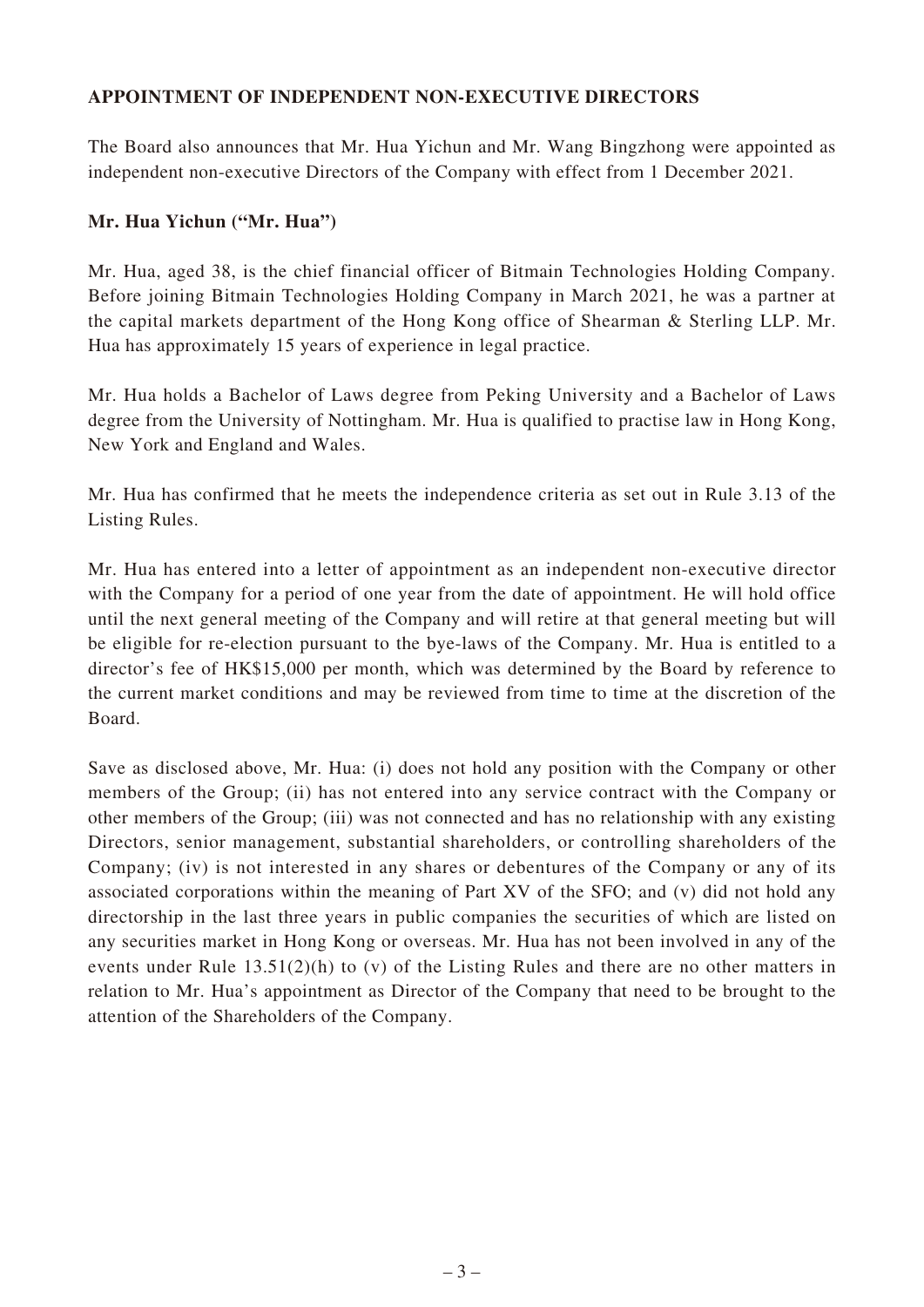#### **Mr. Wang Bingzhong ("Mr. Wang")**

Mr. Wang, aged 38, is the chairman and a director of Hong Kong Sustaintech Foundation Limited since November 2021. Mr. Wang is a director of LSQ Management Limited since January 2021. Mr. Wang served as an executive director of Loto Interactive Limited, a company listed on GEM of the Stock Exchange (stock code: 8198) from June 2017 and was appointed as its chief executive officer and compliance officer from July 2017 until October 2020, at which point he resigned from all positions of Loto Interactive Limited. Mr. Wang served as an associate director of CCB International (Holdings) Limited, and a director of CCBI Overseas Holdings Limited in 2016. Prior to that, Mr. Wang was a director of A-TEST Compliance Services (Beijing) Co., Ltd. (奧測世紀(北京)技術股份有限公司) (NEEQ stock code: 830873), a company listed on the National Equities Exchange and Quotations Co. Ltd. (全國中小企業股份轉讓系統), from December 2013 to March 2015.

Mr. Wang received a master of business administration from the Hong Kong University of Science and Technology in 2013 as well as a bachelor's degree in computer science and technology from Nanjing University in 2005.

Mr. Wang has confirmed that he meets the independence criteria as set out in Rule 3.13 of the Listing Rules.

Mr. Wang has entered into a letter of appointment as an independent non-executive director with the Company for a period of one year from the date of appointment. He will hold office until the next general meeting of the Company and will retire at that general meeting but will be eligible for re-election pursuant to the bye-laws of the Company. Mr. Wang is entitled to a director's fee of HK\$15,000 per month, which was determined by the Board by reference to the current market conditions and may be reviewed from time to time at the discretion of the Board.

Save as disclosed above, Mr. Wang: (i) does not hold any position with the Company or other members of the Group; (ii) has not entered into any service contract with the Company or other members of the Group; (iii) was not connected and has no relationship with any existing Directors, senior management, substantial shareholders, or controlling shareholders of the Company; (iv) is not interested in any shares or debentures of the Company or any of its associated corporations within the meaning of Part XV of the SFO; and (v) did not hold any directorship in the last three years in public companies the securities of which are listed on any securities market in Hong Kong or overseas. Mr. Wang has not been involved in any of the events under Rule 13.51(2)(h) to (v) of the Listing Rules and there are no other matters in relation to Mr. Wang's appointment as Director of the Company that need to be brought to the attention of the Shareholders of the Company.